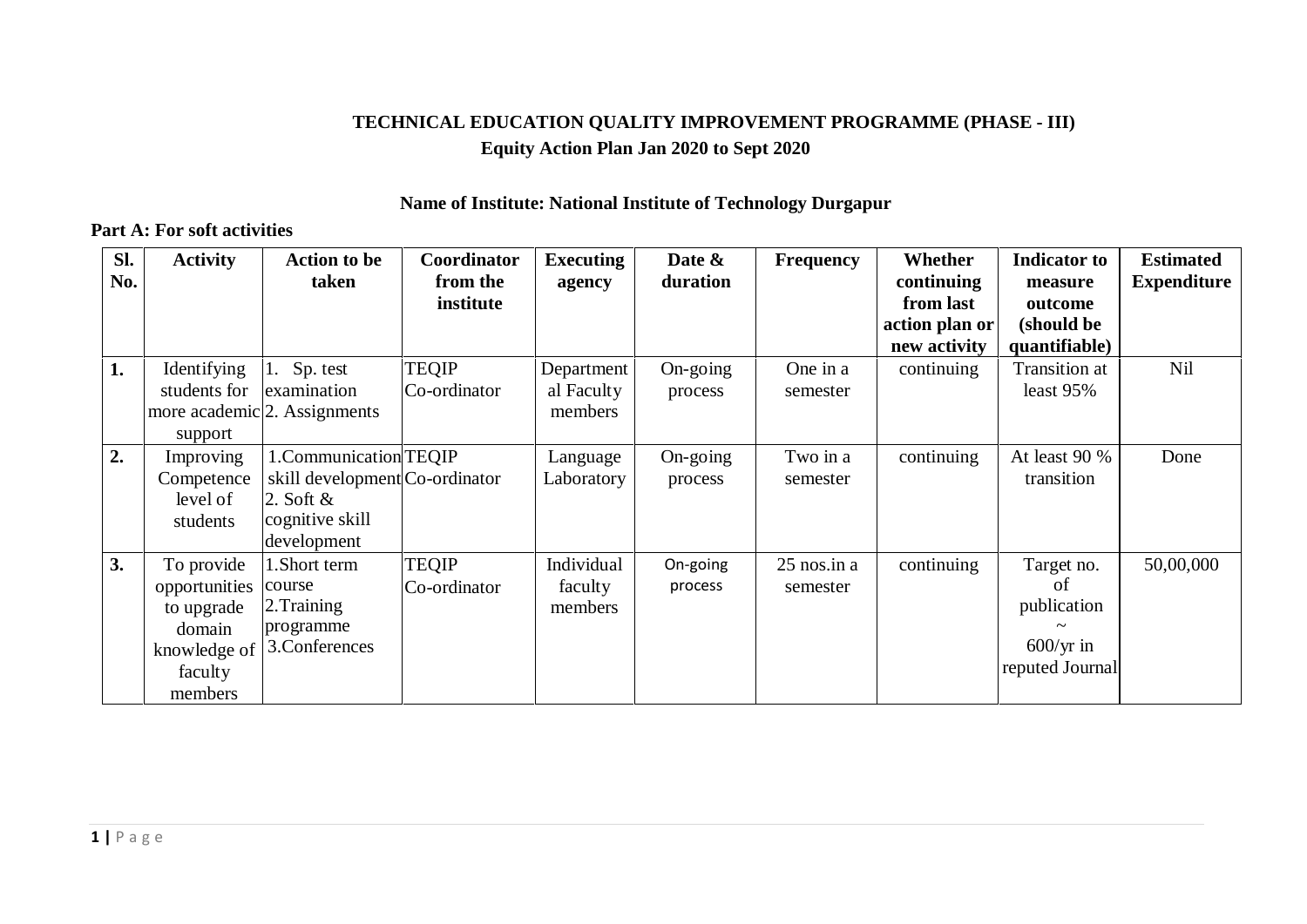| 4. | To make<br>campuses<br>physically and about gender<br>socially<br>gender-<br>friendly   | Counseling $&$<br>Awareness<br>friendly<br>environment                                                                                                 | <b>TEQIP</b><br>Co-ordinator | Institute/De<br>partment             | On-going<br>process | Two in a<br>semester                   | continuing | Satisfaction<br>survey                                                            | As required |  |
|----|-----------------------------------------------------------------------------------------|--------------------------------------------------------------------------------------------------------------------------------------------------------|------------------------------|--------------------------------------|---------------------|----------------------------------------|------------|-----------------------------------------------------------------------------------|-------------|--|
| 5. | To hold<br>innovation and inviting<br>Knowledge<br><b>Sharing</b><br>Workshops          | 1. Workshop<br>experts from<br>industry,<br>academia<br>and R&D<br>organizations<br>2. Arranging<br>workshops<br>through<br>students'<br>clubs         | <b>TEQIP</b><br>Co-ordinator | Departme<br>nt/<br>Students'<br>Club | On-going<br>process | Two in a<br>semester<br>per department | continuing | Enrolment in<br>the programme<br>at least 20% of<br>total strength of<br>students | 2,50,000    |  |
| 6. | To provide<br>appropriate<br>infrastructure<br>for physically<br>challenged<br>students | Providing<br>facilities<br>like ramps,<br>lifts, toilets<br>(separate for<br>male<br>and<br>female<br>students) etc.<br>always an on-<br>going process | <b>TEQIP</b><br>Co-ordinator | Institute                            | On-going<br>process | As required                            | continuing | Satisfaction<br>survey                                                            | Nil         |  |